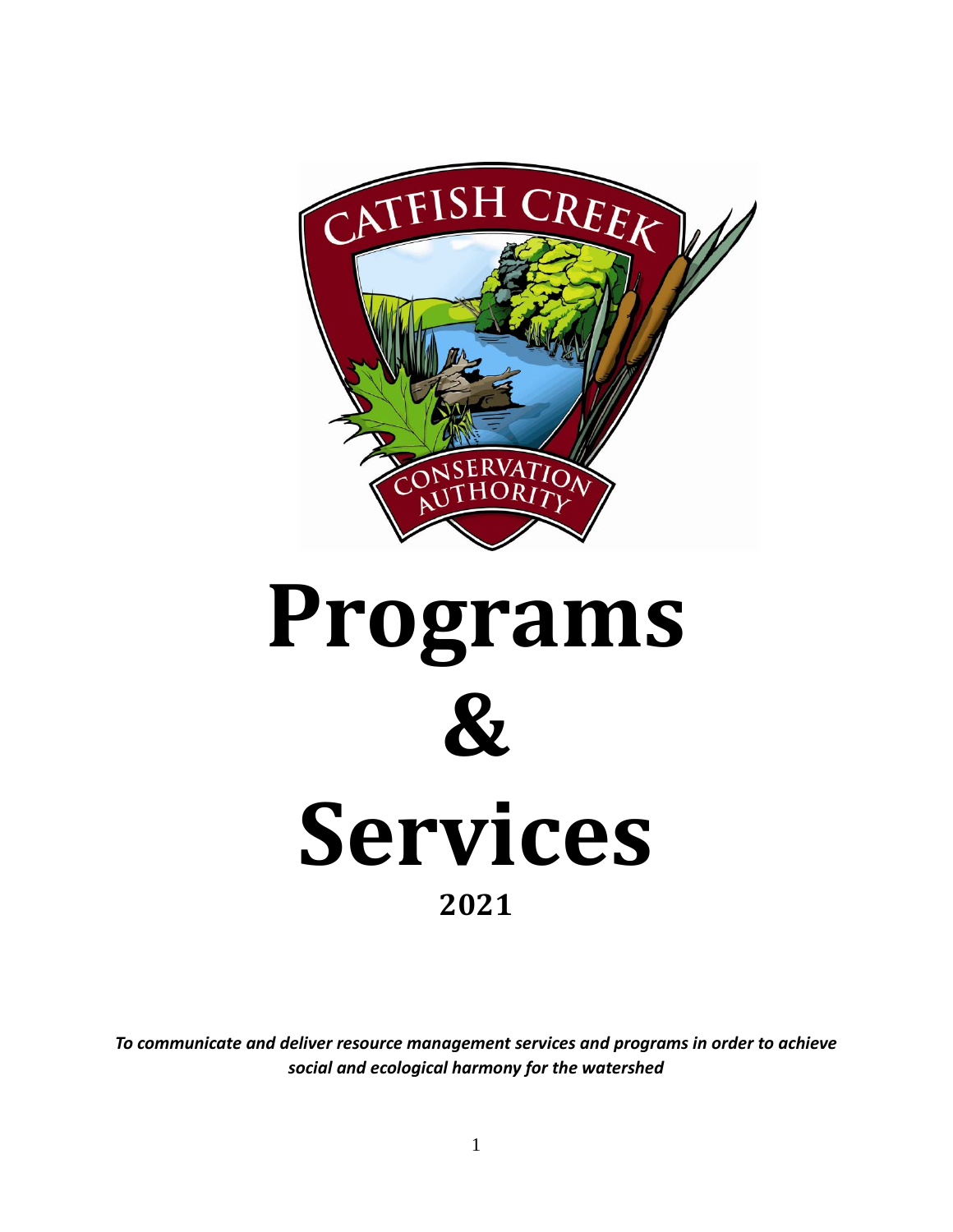# Table of Contents

| WATERSHED PLANNING & WATER MANAGEMENT PROGRAMS  11 |  |
|----------------------------------------------------|--|
|                                                    |  |
|                                                    |  |
|                                                    |  |
|                                                    |  |
|                                                    |  |
|                                                    |  |
|                                                    |  |
|                                                    |  |
|                                                    |  |
|                                                    |  |
|                                                    |  |
|                                                    |  |

## **Work Plan Categories and Projected Expenditures**

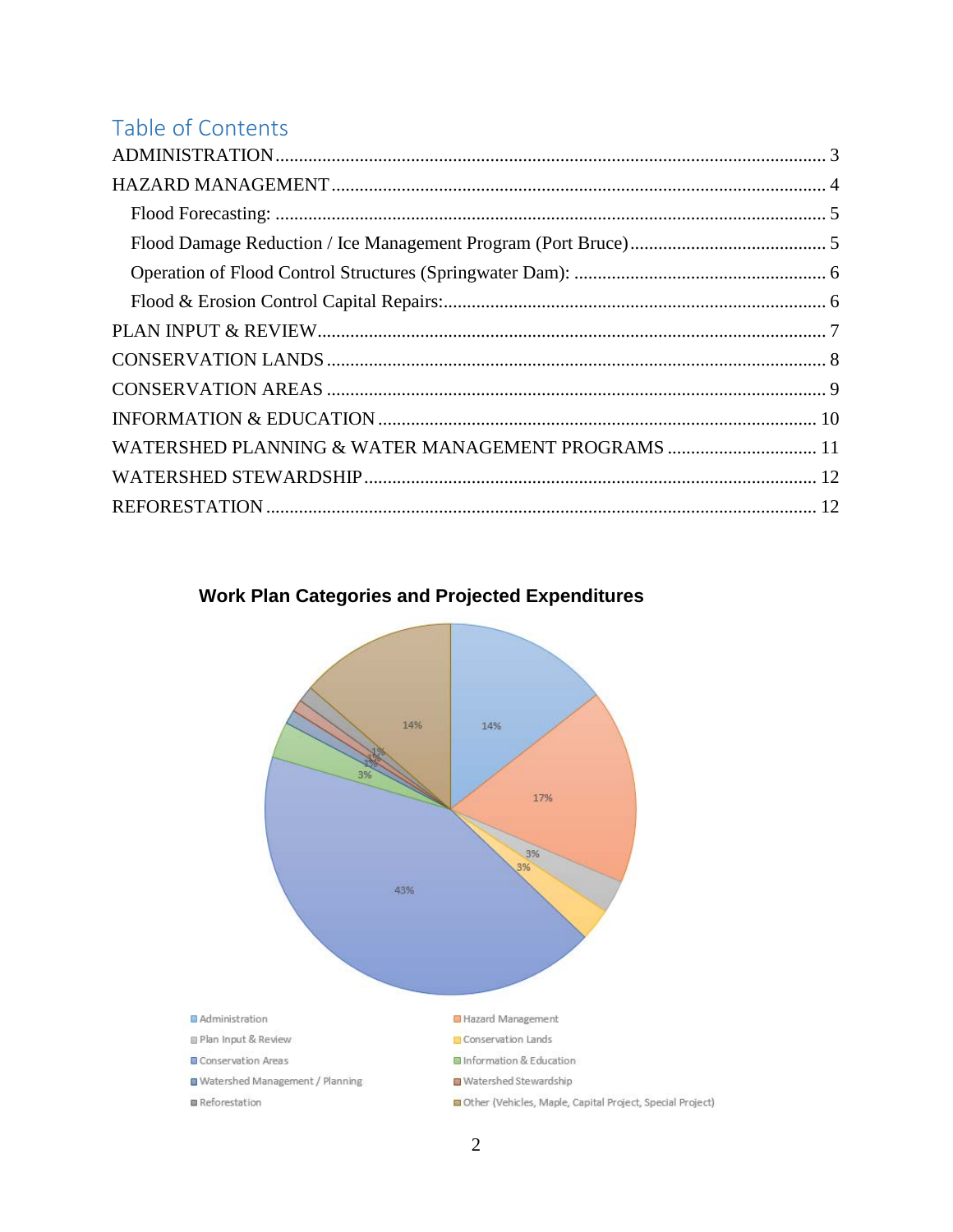# <span id="page-2-0"></span>ADMINISTRATION

## **What does the Authority do?**

Supports mandatory and non-mandatory programs and services.

### **Examples**

- Responsible for the annual budget and levy process
- Responsible for annual business plan and associated staff work plans
- Responsible for ensuring annual internal and external audits are completed, support auditors
- Support creation of the Annual Report
- Supports the governance of the CCCA Board of Directors via agenda, minutes, monthly summaries of revenue & expenditures
- Provides liaison with member municipalities (e.g. presentations to council)
- Liaise with Conservation Ontario, other Conservation Authorities, and the broader network
- Administrative, clerical, and Information Technology & Information Management support for the entire organization
- Strategic planning, policy development and implementation, and supporting program guidance (e.g. Purchasing Policy guidance)
- Supports grant submissions through financial and strategic support, applies for human resources grants, and assesses proposals that result in a further diversified business model
- Commenting on proposed provincial (legislation, regulation) and local (by-laws) changes
- Assessment of community needs
- Service of accounts with suppliers, contractors, and businesses
- Provide Human Resources Function and compliance with related employment legislation
- Administration of Group RRSP and Benefits program
- Management of Fleet and Vehicles (e.g. Tracking Use, expenditures for maintenance)
- Provide governance (Joint Health & Safety Committee) and training to ensure compliance with Health & Safety Legislation and Regulations
- Negotiates agreements for non-mandatory services with Municipal Partners
- Fundraising to support a wide range of mandated and non-mandated programs and services
- Technical Studies such as GIS that support the broader organization

### **Why?**

- Ensure cost effective and efficiently run programs and services
- Ensure programs and services are streamlined, time limited, and cost-effective
- Ensures programs are consistent with watershed resources, community values, political and financial realities, and approve policies
- Ensures accountability to member municipalities, taxpayers, partners, and senior governments
- Ensures conformity with provincial policies and procedures
- Ensures that goods and services are purchased locally whenever possible
- Maintains competent, highly trained, and motivated staff to implement the Authority's programs
- Ensure staff perform duties and conduct themselves in accordance with the Personnel Policy
- To ensure the Authority's interests and uniqueness are represented and accounted for in current and proposed CA related legislation and regulations
- Support information management in business areas to support decision making

### **Who benefits/participates?**

- Municipalities benefit from programs tailored to their specific needs and economic realities
- Municipalities benefit from cost-effective shared environmental expertise across municipal boundaries on an ecological basis (watershed)
- Watershed residents (taxpayers) receive the most value for their tax dollars through cost-effective shared environmental expertise and capacity
- Watershed businesses and suppliers (over \$500,000 spent locally on an annual basis)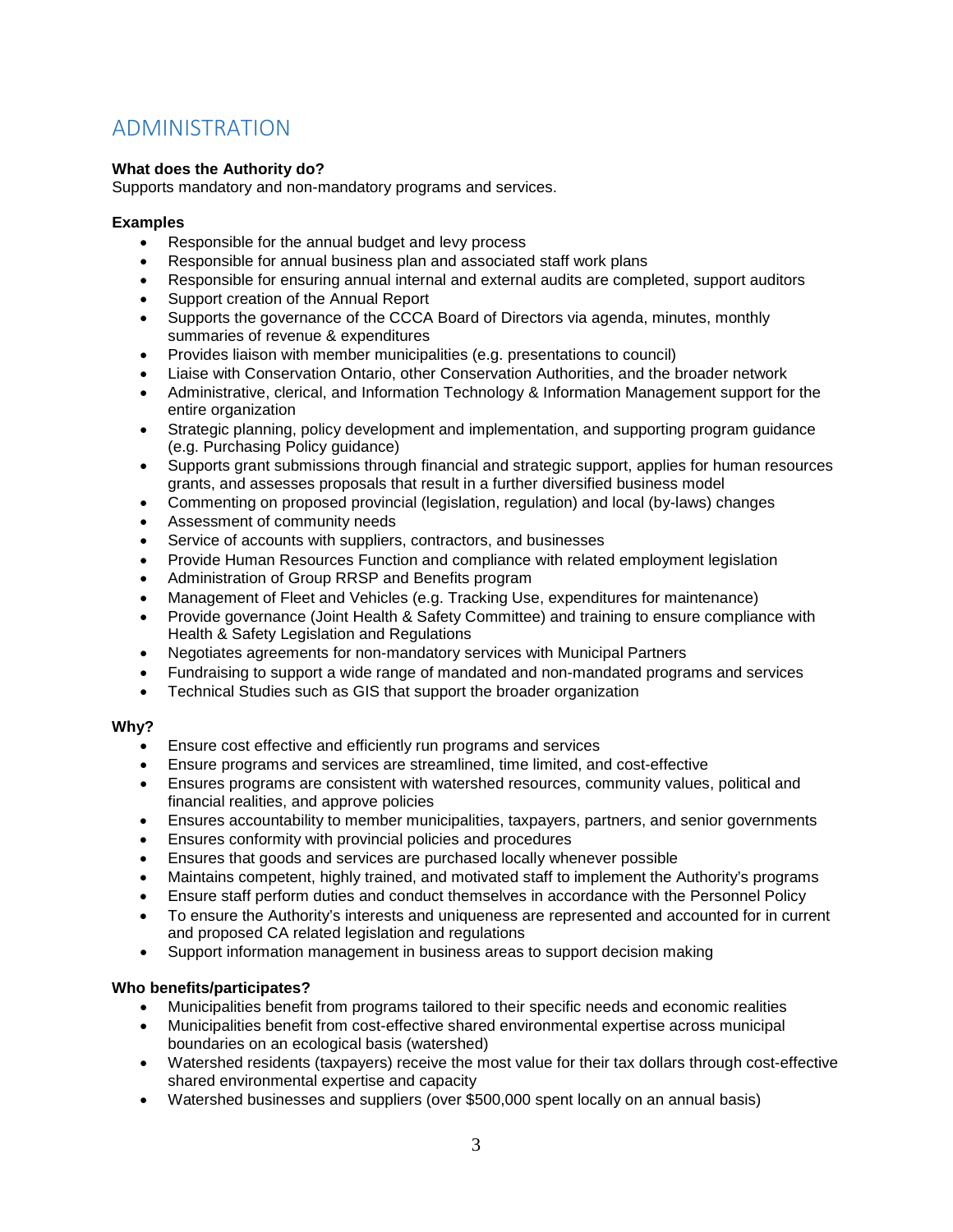## <span id="page-3-0"></span>HAZARD MANAGEMENT

## **(FLOOD FORECASTING, WARNING, AND OPERATIONS, FLOOD CONTROL STRUCTURES, ICE MANAGEMENT, EROSION CONTROL, & PLAN INPUT & REVIEW)**

## **What does the Authority do?**

Protect life and minimize property damage from flooding and erosion by providing a flood control monitoring and warning program. CCCA alerts the public through flood messages, provides municipal staff with data and information to enable sufficient lead time to enable emergency flood mitigation procedures to promote resident's safety, safeguard flood prone areas and as a result minimize flood related damage and loss of life.

CCCA also provides a related Plan Input & Review Service to ensure future development stays out of the flood prone areas.

### **Examples**

### **Data Collection:**

To assist with determining the appropriate watershed statement, staff will collect data and evaluate information based on the following flood forecasting data and extrapolated GIS information. The CCCA is obligated to issue an appropriate watershed statement (e.g. Flood Warning) for the CCCA Low Lying Flood Prone Areas around waterways within the Authorities administrative boundary. Staff will collect data and evaluate the following information:

- Port Bruce channel soundings, data interpretation, and mapping for presentation and implementation of flood operational activities
- Provincial Flood Watches or Warnings issued by the Ministry of Natural Resources and Forestry (MNRF), Surface Water Monitoring Centre
- Government of Canada Weather Alerts
- Precipitation exceedance rates, Hurricane Hazel Precipitation Rates, Conservation Authorities Act Flood Event Standards, and Flood Forecast Precipitation Rates
- Potential of combined forecast precipitation and snow water equivalency surface runoff to exceed the aforementioned precipitation rates
- The combined present stage, rainfall, and snow water equivalency potential to exceed a discharge rate at the Catfish Creek Sparta (02GC018) gauge of 39.2  $m^3$ /sec (1.47m stage)
- Estimate ice thickness on Catfish Creek at Port Bruce greater than 15.25cm (6.0 in), Catfish Creek discharge below average, may indicate that ice transported downstream has the possibility of jamming
- GIS modelling, the distance inland (elevation) that Lake Erie water levels have the risk to impede channel flows
- Present Lake Erie ice thickness and concentration in the area off shore of Port Bruce
- Government of Canada, Marine Weather forecast for Lake Erie, sustained wind speed and direction (potential to push outlying lake ice into the harbour)
- London Airport Daily Weather Data, precipitation

### **Communications:**

CCCA flood interrelated manuals are considered live documents and are meant to be reviewed annually to assess the viability and to evaluate any recommendations stemming from the previous year's high water events. In general, the objective of these manuals and plans is to link flood emergency personnel of the Catfish Creek Conservation Authority, its member municipalities, government emergency organizations, applicable provincial government agencies, and police to assist in reducing the potential for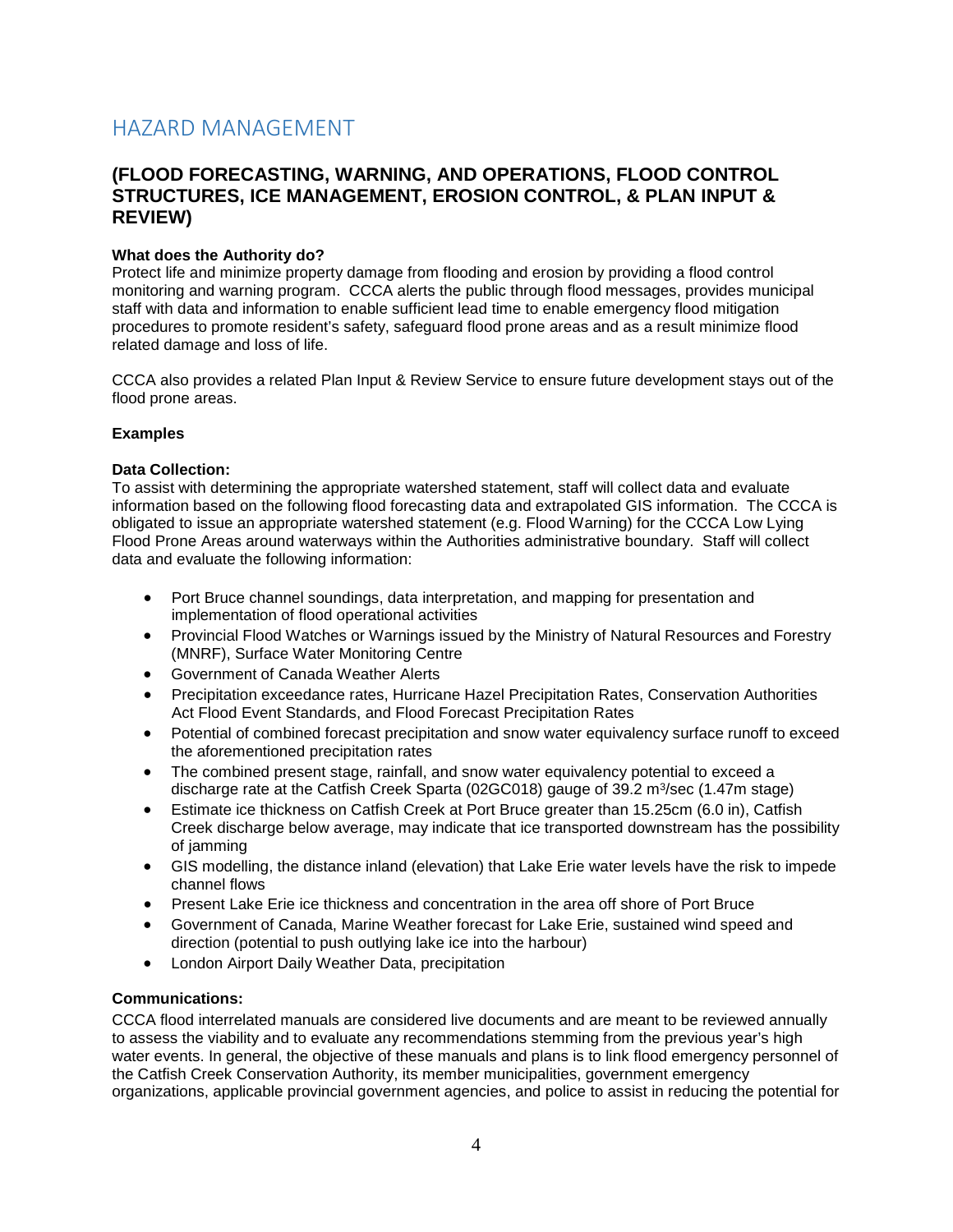flood associated damage. They have been compiled to provide a systematic procedure for the Catfish Creek Conservation Authority staff to consult during flood emergencies.

- Flood Watch and Warning Procedures Manual
- Ice Management Plan and dredging manual
- Flood Warning and Operations Plan
- Flood bulletins, media releases
- Liaison with municipalities, local residents, and contractors
- Assistance with municipal emergency response plans

## **Response:**

The CCCA fundamental response to flood forecasting, warning, and operations is to communicate watershed statements to the residents of the watershed. These statements include, but are not limited to Watershed Outlooks, Watches, and Warnings through the conveyance of these statements to provide our partner municipalities with sufficient flood notification lead time to act according to the notifications.

During high water events the CCCA implements The Flood Watch and Warning Procedures to maintain the following:

- Ongoing technical advice to Municipal Flood Coordinators during flood events
- Continuous watershed monitoring of precipitation and stream flows during storm events and spring thaw/runoff season
- Flood damage assessment reporting to the province and local municipalities (e.g. Flood Damage/Cost Reports, Flood Status Reports)
- Flood event termination and follow-up

The CCCA issues communication statements based on flood monitoring and forecasting of provincial and federal weather forecasts and advisories for application at the local level for storm intensity and duration, precipitation intensity and duration, temperature increase duration, pre-storm stream water level, storm duration rate of water level increases, seasonal watershed characteristics (such as frozen soils, riverine and Port Bruce harbour ice thickness and type, snow depth, and water equivalency), Lake Erie water levels, and ice cover.

To be consistent with the wording used by weather agency communications, the Ministry of Natural Resources and Forestry in partnership with Conservation Ontario, Environment Canada, and other applicable agencies updated and changed the flood messaging terminology in February of 2012.

The CCCA uses the aforementioned data and information to maintain and calibrate a Hydrometric Numeric Interpolator (forecasting model) to interpolate numeric inputs and output a graphical interpretation.

## <span id="page-4-0"></span>**Flood Forecasting:**

- Interpretation of provincial weather forecasts and advisories for application at local level
- Development of flood forecasting model

## <span id="page-4-1"></span>**Flood Damage Reduction / Ice Management Program (Port Bruce)**

- Coordinate ice breaking operations in consultation with the Municipal Flood Coordinator
- Coordinate dredging activities for removal and disposal of sediments
- On-site supervision, tender contracts, soil testing, associated clean-up, access agreements, tree removal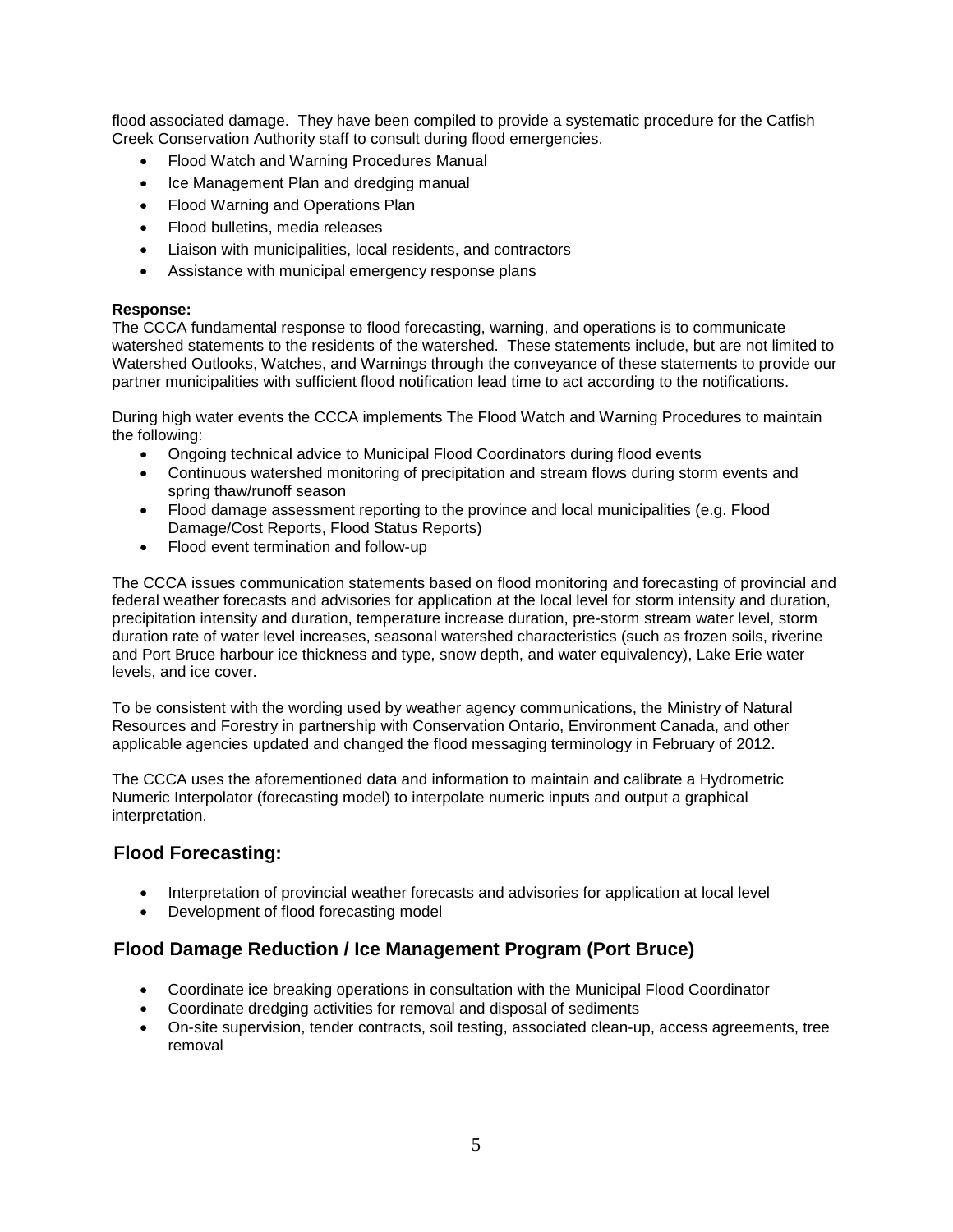## <span id="page-5-0"></span>**Operation of Flood Control Structures (Springwater Dam):**

- Engineering Dam Inspection in 2020/21.
- Annual inspections
- Replacement and maintenance of stop logs and lifting mechanisms
- Painting, parging, repairs to concrete, fencing, and signage
- Review and updates to operation and maintenance manuals, policies, and procedures
- Debris removal and control of inflow debris
- Ongoing maintenance and operation to control water levels
- Provide protection of loss of life, environmental damage, economic loss, and property destruction.

## <span id="page-5-1"></span>**Flood & Erosion Control Capital Repairs:**

- Develop Terms of Reference for preliminary engineering studies to determine the feasibility and benefits of capital protective works and repairs
- Coordinate the Environmental Assessment Process
- Solicit funding for repairs through the provincial Water and Erosion Control Infrastructure (WECI) Program

## **Why?**

- Reduce injury and loss of life
- Reduce property damages
- Maintain a \$2 million infrastructure
- Mandated program of the province (e.g. municipalities must ensure that provincially satisfactory flood warning and operations programs are implemented)
- Provide local coordinated operation of flood warning system and Springwater Dam
- Provide park land and recreational opportunities
- Improve water quality and mitigate stream flow for flooding
- Public safety program that is tied to the flood plain component of the Plan Input and Review Program

## **Who benefits / participates?**

- 28 residential and non-residential structures located along Catfish Creek and Bradley Creek
- 57 residential and non-residential structures on the Simpson Drain in the Village of Springfield
- 250+ residential and non-residential structures on Catfish Creek and along the Lake Erie shoreline in the Village of Port Bruce
- Approximately 30 residential and non-residential structures on various watercourses throughout the watershed in rural areas
- Member Municipalities
- Upper Tier Municipalities
- Province (through reduced flood damages)
- The Town of Aylmer
- Watershed residents, property owners, and businesses located in flood susceptible areas within the watershed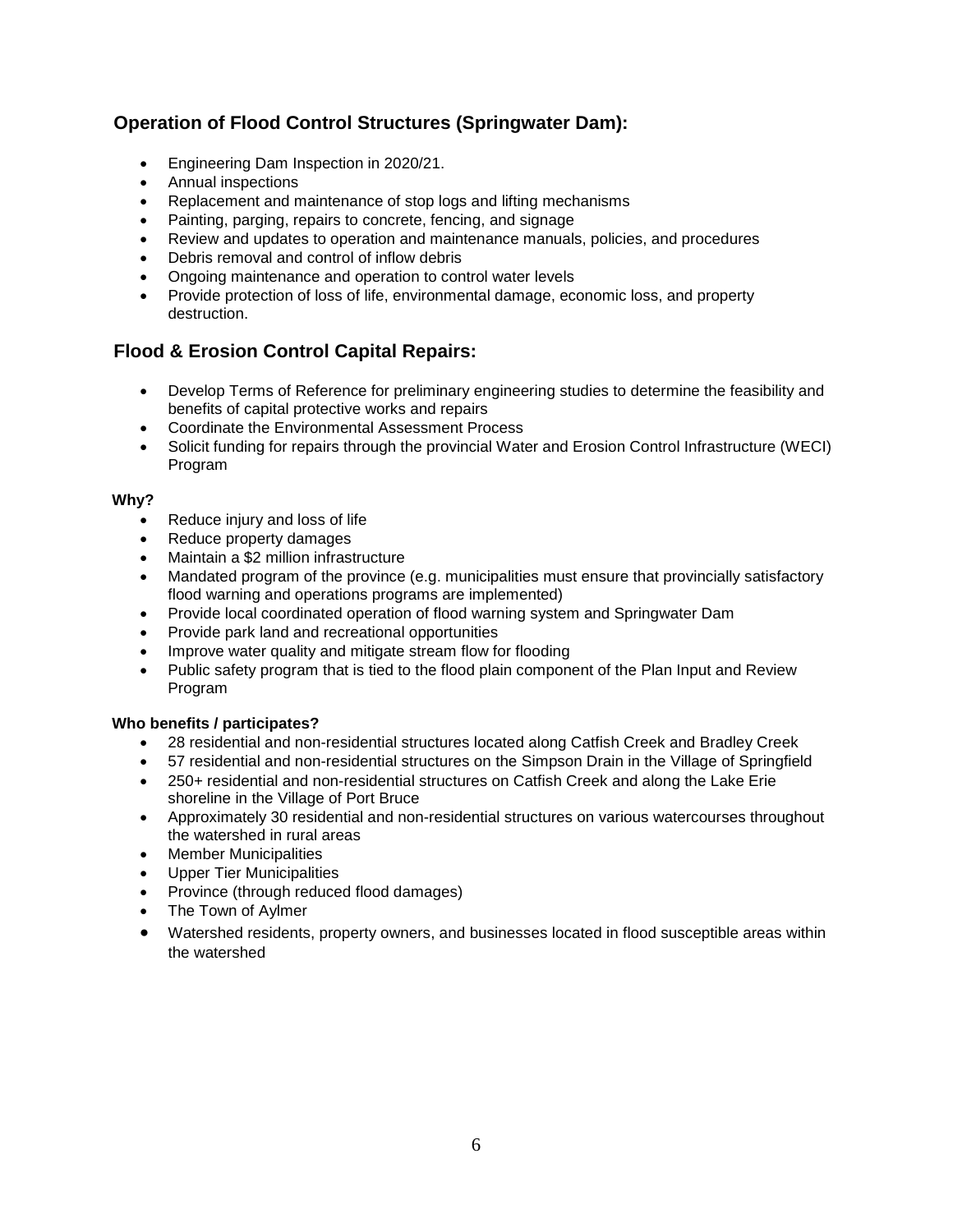# <span id="page-6-0"></span>PLAN INPUT & REVIEW

## **What does the Authority do?**

Provide Information and policy support to municipalities on matters relating to Natural Hazards Policies (Section 3.1 under the PPS) with a focus on Official Plan and Official Plan Amendments. This includes: broad policy interpretation, transfer of data, information and science to municipalities, and provision of advice on matters relating to natural hazards policy to MMAH.

## **Examples**

- Provides land use planning input and review advice to watershed municipalities
- Provides technical advice and information to landowners, developers, and the public regarding flood and erosion hazards and environmental concerns
- Regulation of development, interference with wetlands, and alterations to shorelines and watercourses
- Develops new natural hazard information to support the delegated commenting role inputting into municipal planning to ensure consistency with the Provincial Policy Statement (PPS) s.3.1 (natural hazards) policies
- Support the delegated commenting role inputting into municipal planning to ensure consistency with the PPS s.2.3 (natural heritage) policies
- Provide proponents with waterproofing standards and related advice that facilitates development in the flood fringe

## **Examples**

- Official plan policies and schedules, comprehensive zoning by-laws, plans of subdivisions
- Property inquiries (legal, real estate, and general information)
- Provide comments on municipal planning / development documents or applications annually
- Process permit applications under the Section 28 regulations of the Conservation Authorities Act
- Resource mapping and flood elevations
- Liaison between municipalities and other government agencies
- Coordination and implementation of the CCCA Shoreline Management Plan
- Cooperation with neighbouring Conservation Authorities to ensure 'seamless planning service' for municipalities and counties with more than one CA within their boundaries
- Provide advice and assistance to watershed municipalities with regard to environmentally related responsibilities under the Planning Act
- Natural heritage protection
- Identification and protection of watershed wetlands and environmentally significant areas
- Municipal drain review (e.g. erosion control and location)
- Screening applications under the Federal Fisheries Act

### **Why?**

- Reduce risk to life and property from natural hazards such as flooding and unstable slopes
- Compliment flood control operations
- Promote wise use of land and water resources for future generations
- Interpret and implement provincial policies at the local level
- Key component of a comprehensive flood plain management program

## **Who benefits/participates?**

- The general public, landowners, developers, and watershed municipalities
- Municipal planners and building officials
- Lawyers and real estate agents, students, and academic institutions
- Provincial and federal ministries, Local Planning and Appeal Tribunal (formerly OMB), Mining and Lands Commissioner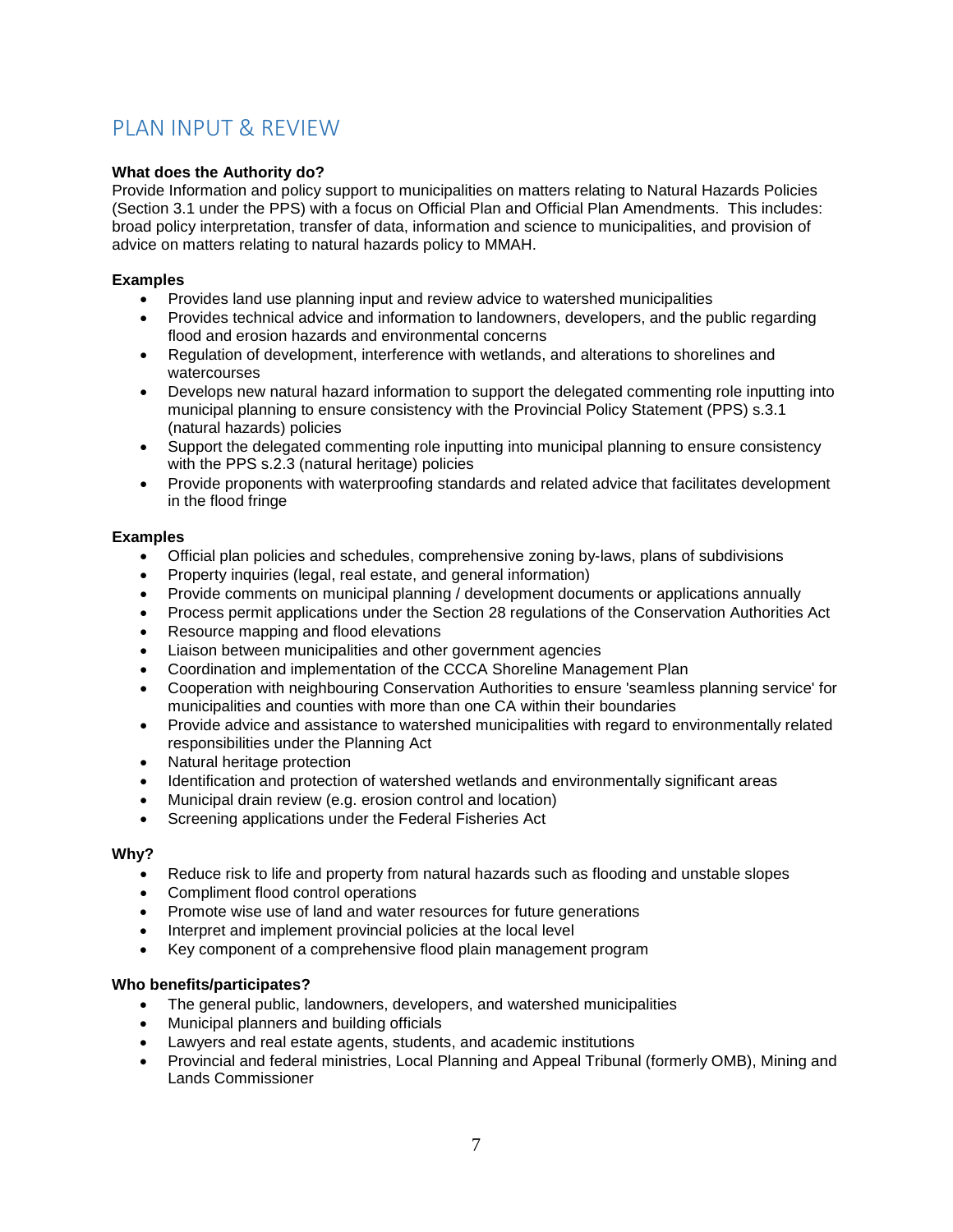# <span id="page-7-0"></span>CONSERVATION LANDS

## **What does the Authority do?**

CCCA works in partnership with the local community, special interest groups, private landowners, and the provincial government to ensure the long-term protection of Environmentally Significant Conservation Lands the Catfish Creek watershed

### **Examples**

- Protection and management of over 553 hectares (1368 acres) of Authority-owned lands
- Mapping and inventories of the Environmentally Significant Areas including the associated flora and fauna within the watershed
- Provides the land for outdoor education activities at the Jaffa Environmental Education Centre and Catfish Creek Conservation Authorities Environmental based curriculum
- Acquisition of and stewardship of/on provincially significant wetlands (i.e. Calton Swamp)
- Protection of headwater source areas (Hawkins Tract)
- Active co-management partners with our member municipalities, towns, cities, and with other agencies and individual landowners in the Carolinian Canada Life Zone Stewardship Program (i.e. Catfish Creek Slope and Flood Plain Forest Site)
- Support towards natural heritage studies (i.e. Oxford County and Elgin County Studies)
- Protection of Areas of Natural and Scientific Interest (ANSI) (i.e. Springwater Forest)
- Development and implementation of land-use strategies to protect endangered flora and fauna (i.e. Small Whorled Pogonia, Acadian Flycatcher)
- Interpretive and recreational opportunities (i.e. guided hikes, eco-tourism)
- Partnerships with other conservation organizations (i.e. Ducks Unlimited, Bird Studies Canada, University of Guelph, Nature Conservancy Canada, St. Thomas Field Naturalists, Carolinian Canada Coalition, ALUS, Canadian Chestnut Council)
- Partnerships and work agreements with LEEDS employment and The Children's Aid Society
- Restoration activities and projects for Aquatic and Terrestrial Species at Risk
- Development of Forest Management Plans
- Development of Management Plans
- Administer research permits for organizations such as MNRF to perform tree disease research
- Promote stronger local communities by giving citizens the knowledge and support they need to reach out and work with their neighbors to protect the local places they need and love

### **Why?**

- Conserving land increases property values near greenbelts, saves tax dollars by encouraging more efficient development, and reduces the need for expensive water filtration facilities
- Provides storage for flood waters
- Improves water quality
- Provides research opportunities
- Protects and provides habitats for a variety of flora and fauna
- Provides recreational and eco-tourism opportunities throughout the watershed
- Provincially mandated program
- Reducing air and water pollution
- Preserving open and green spaces
- Preserving fish and wildlife habitats, endangered species, and biodiversity
- Managing and protecting watersheds and wetlands
- Maintains scenic landscapes and recreational amenities
- Prevents soil erosion and improves soil quality
- Reduces the negative impacts of flooding
- Improves resilience to drought and invasive species
- Helps to sequester greenhouse gases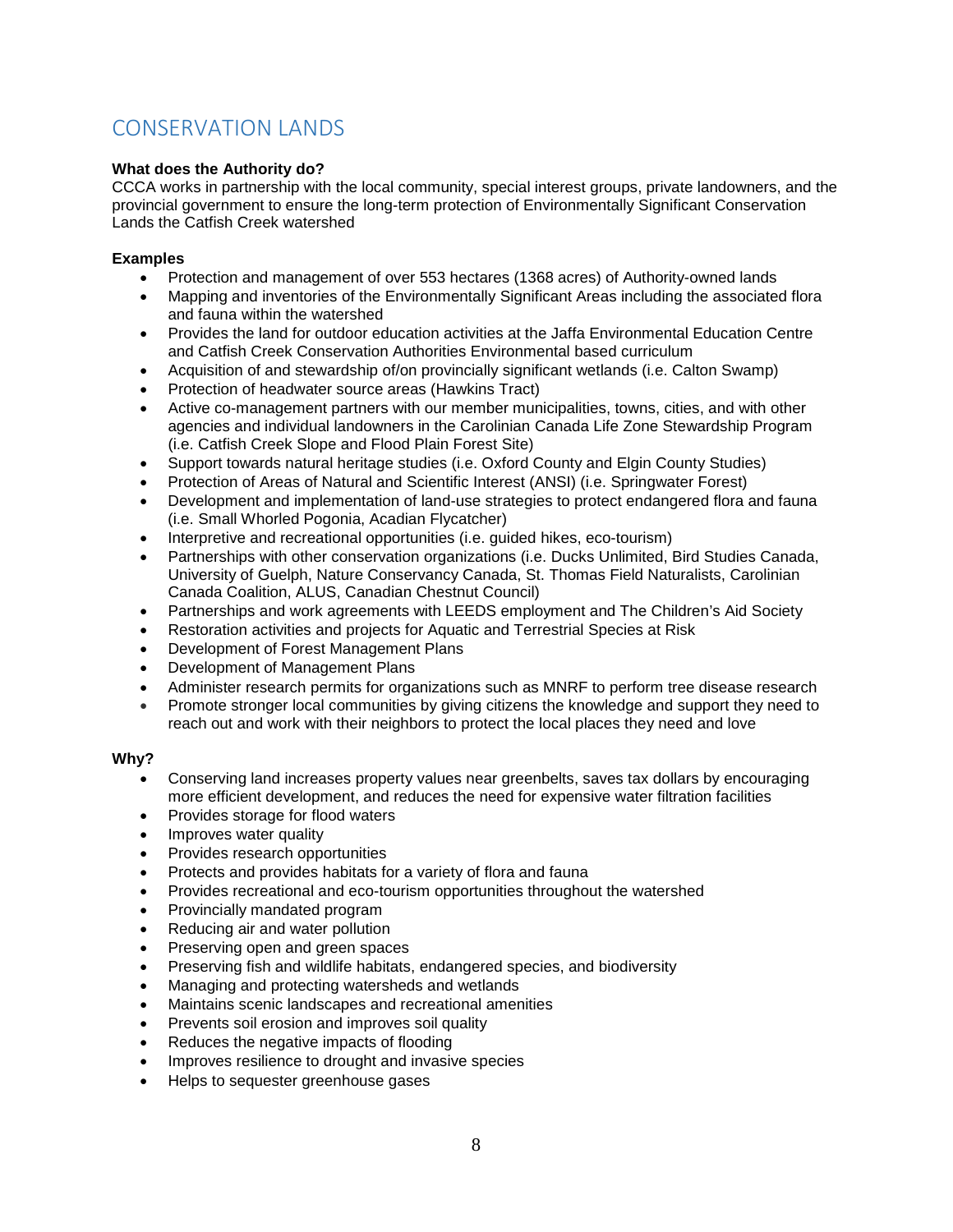## **Who benefits / participates?**

- Watershed residents
- Youth who gain valuable life skills through our community outreach programs through LEEDS, Children's Aid Society
- Recreationalists such as Field Naturalists, Hiking Groups, Eco Tourists, and campers from all over North America
- Thousands of Students, instructors from Thames Valley School Board, other Conservation Authorities through programs such as the Carolinian Forest Festival and researchers within different educational and environmental institutions
- Provincial government and ministries of all sorts from OMAFRA, OFIA, MPAC all the way to MNRF, and the Ministry of the Environment, Conservation and Parks
- ALUS Program, Ducks Unlimited, Stewardship Council, Chestnut Council, Bird Studies Canada, University of Guelph, Department of Fisheries and Oceans, Elgin County Trappers Association, Local member municipalities, towns and cities, and most of all the residents of our watershed

## <span id="page-8-0"></span>CONSERVATION AREAS

## **What does the Authority do?**

CCCA provides a wide variety of recreational opportunities on 120 hectares (300 acres) of Authority owned/managed lands using sound business and environmental principles

## **Examples**

- Springwater Conservation Area offers camping (265 campsites), group camping, swimming, boating, fishing, picnicking, hiking, and special event facilities
- Rural based Conservation Areas like the Archie Coulter C.A. provide passive recreational opportunities such as hiking, bird watching, and research
- Conservation Areas located in an urban setting provide municipalities with valuable green space for active recreation (e.g. Ward McKenna and Ivan Steen properties)
- Maintain and operate the Springwater Dam for flow augmentation and recreation purposes
- Volunteer opportunities (e.g. scouting groups, cooperative education students)
- Capital improvement projects (e.g. roads, campsite development, trails, stage)
- Agreement with TVDSB to allow environmental education opportunities for approximately 8000 students per year

### **Why?**

- Provides a high quality recreational experience in a natural setting
- Generates excess revenues to offset other mandated program expenses
- Allows safe access to Authority owned/managed lands for permitted activities
- Creates necessary fish and wildlife habitat
- Protects the integrity of environmentally significant lands
- Permits land susceptible to hazards (e.g. flood) to be utilized for recreational purposes
- Provides valuable green space in urban settings
- Creates seasonal employment opportunities for local youth and students
- Provides annually over 1000 hours of volunteer opportunities for high school co-op students, those seeking rehabilitation, or clients of LEEDS employment opportunities for those seeking work experience opportunities
- Maintains \$2 million infrastructure
- Provides land for the housing of municipal services (e.g. hydro and sewer easements, stormwater management facilities)

## **Who benefits / participates?**

• Over 100,000 people who visit and use the facilities at the Conservation Areas on an annual basis, mostly from local communities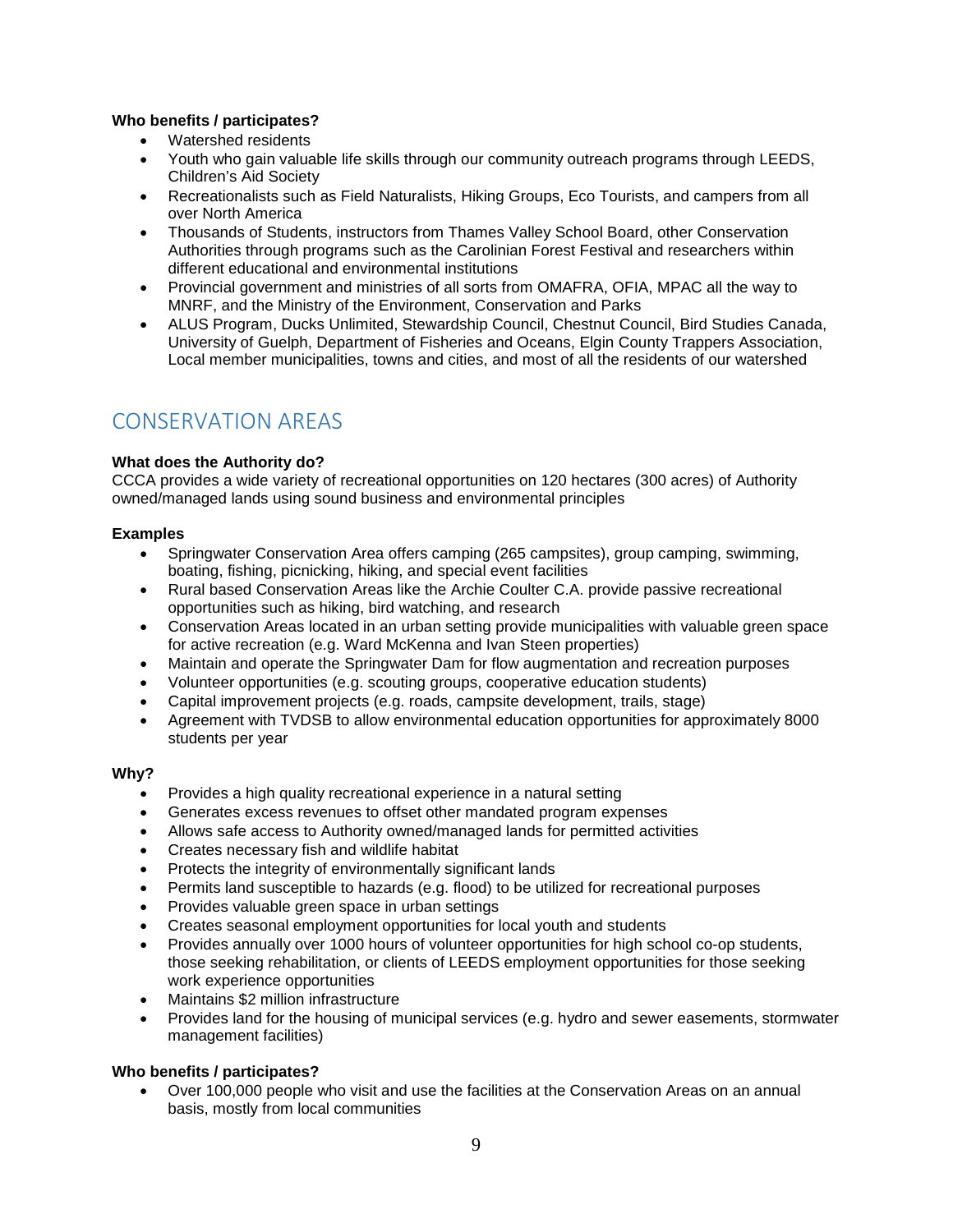- Over 1500 new visitors to Springwater Forest through the Active Naturally initiative
- Local economies (tourism spinoffs and purchase of goods and services)
- Sponsors of special events
- Volunteer supporters and donors
- Students
- The people of Ontario

## <span id="page-9-0"></span>INFORMATION & EDUCATION

## **What does the Authority do?**

CCCA provides information and education in a cost effective manner to the community about conservation, the environment, and the programs and services of the CCCA

## **Examples**

- Educational and recreational opportunities
- Provides a mobile, hands on, and interactive education program
- Assist with environmental education programs in partnership with various community organizations (e.g. Environmental Leadership Program, Marsh Quest, Carolinian Forest Festival, Regional Envirothon)
- Printed and digital material for public distribution and consumption (e.g. brochures, newsletters, trail guides, Annual Report)
- Recognition of deserving conservationists within the watershed (e.g. CCCA Conservation Award)
- Joint working relationship with the Jaffa Environmental Education Centre (e.g. Maple Syrup Program)
- Hands-on resource management opportunities with local schools (e.g. erosion control, tree planting)
- Cooperative education (e.g. student placement from local secondary & post-secondary schools)
- Displays and presentations (e.g. Trade Shows, Go Wild Grow Wild, AGM, school events)
- Joint marketing and advertising initiatives with neighbouring Conservation Authorities (e.g. tree planting, workshops)
- Involvement of local business in sponsoring environmental programs
- Media relations & Social Media
- Demonstration sites for public viewing and education
- Special programming (e.g. Active Naturally)
- Coordinate the Annual Student Scholarship Award
- Fundraising to support a wide range of mandated and non-mandated environmental projects and initiatives
- Develop and cultivate strong partnerships with other government agencies, foundations, local businesses, tourism groups, environmental groups, and individuals

### **Why?**

- Generate public support and awareness for Authority programs and services
- Help watershed residents make informed environmental decisions
- Promote and encourage use of Authority owned / managed lands
- Create value for a healthy environment by providing opportunities for people to experience and learn about conservation programs
- Provide hands-on & experimental learning opportunities
- Create an environmental/stewardship ethic within the local community especially with our youth
- Generate additional sources of revenue to support non-mandated environmental projects
- Recognition of partners, donors, and volunteers
- Promote our local heritage (e.g. Maple Syrup Festival)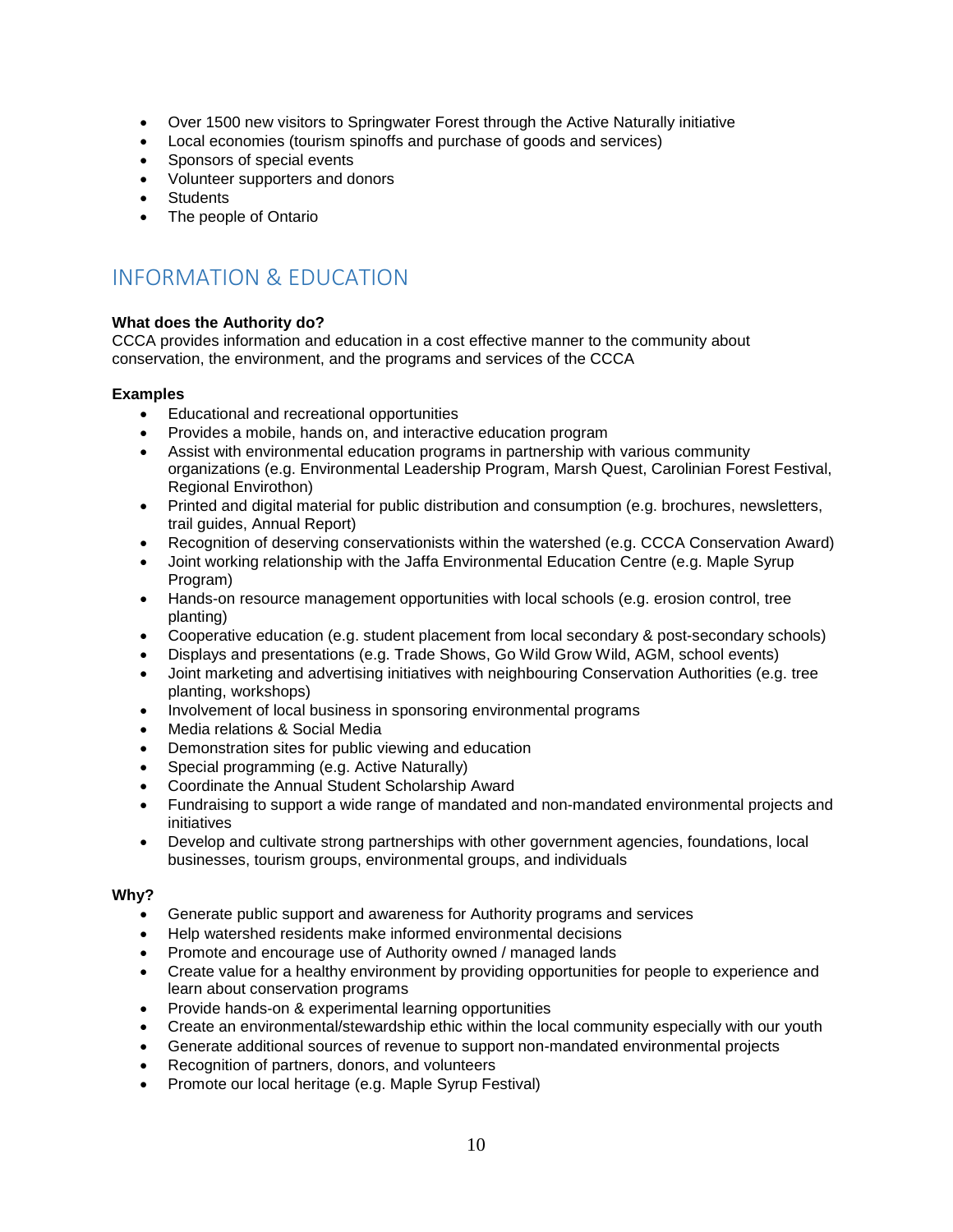## **Who benefits/participates?**

- Watershed residents/general public
- Students (approximately 5000 participants annually)
- Municipalities, by having an involved and informed constituency
- Conservation Area users
- Local businesses

## <span id="page-10-0"></span>WATERSHED PLANNING & WATER MANAGEMENT PROGRAMS

CCCA develops a watershed plan for the CCCA Watershed, implements the plan, monitors progress, and provides a periodic review of plans.

### **Examples**

- Coordination of watershed studies
- Integration and Analysis of water quality and water quantity data
- Acquisition and analysis of spatial data (e.g. Elevation model, stream locations and flow direction)
- Acquisition and data management of water quality information (PWQMN, PGMN, OBBN)
- Produce watershed report cards using spatial and water quality data
- Support planning department with updated base data and regulatory information
- Develop Source Water Protection Plans to protect water quality and quantity for municipal drinking water systems
- Administer the provincial Low Water Response Program locally

### **Why?**

- The health of rivers and streams is both influenced by and illustrative of the health of the lands through which they flow
- Water systems demonstrate the cumulative effects of environmental stresses
- Quality of life is directly linked to water quality in watersheds
- There is strong and growing public support for implementation of locally based solutions at the local watershed level
- Informs decision making in all other mandatory and non-mandatory programs and services such as watershed function during floods, targeting sources of pollution, and identifying locations to focus acquisition of new or disposal of CA Lands
- Provide clean water for recreational opportunities
- Safeguard human health
- Ensure enough safe, clean water is available
- Protect current and future sources of groundwater and surface water supplies

### **Who benefits / participates?**

- Watershed residents
- Provincial government
- Municipalities
- Local environment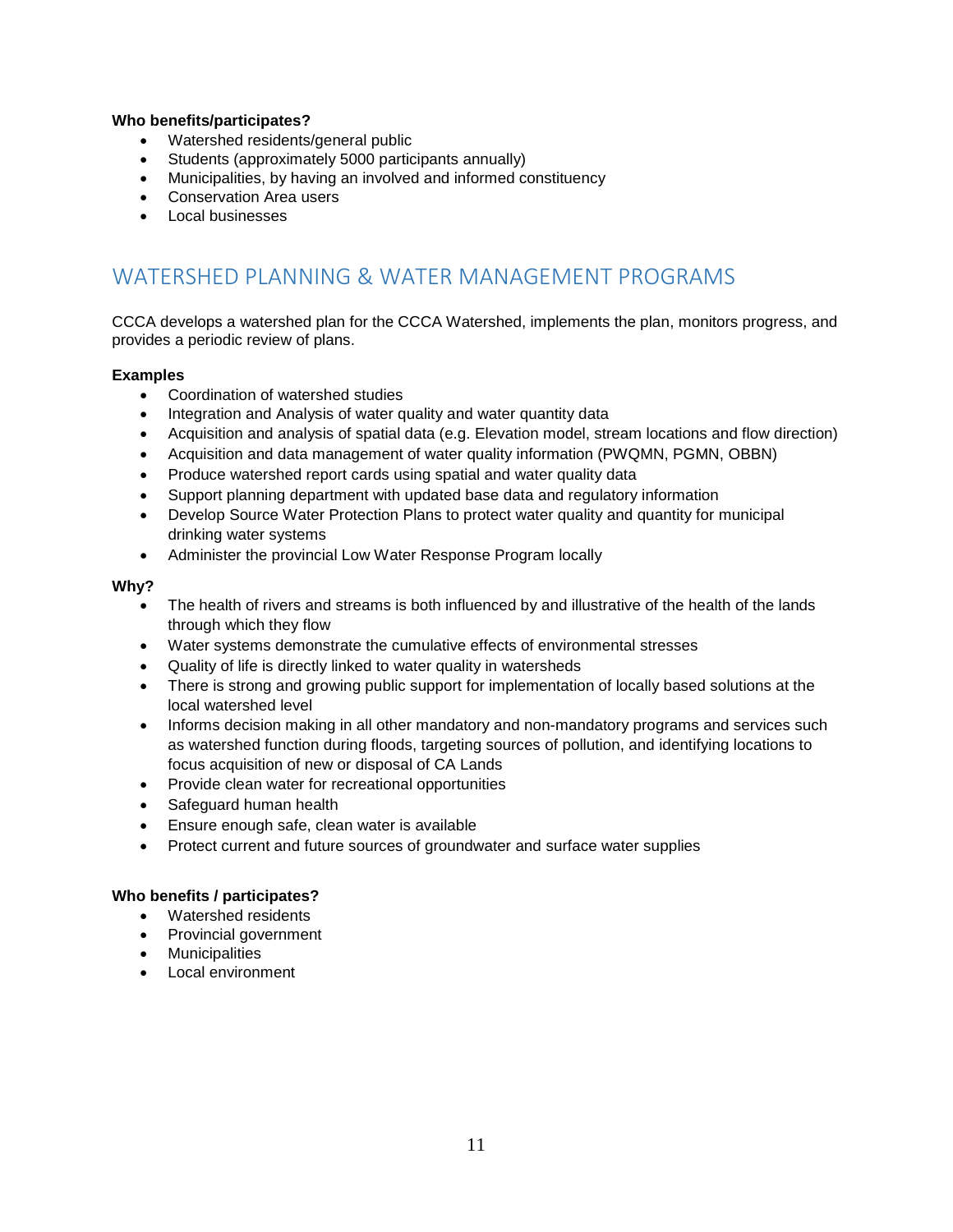# <span id="page-11-0"></span>WATERSHED STEWARDSHIP

## **What does the Authority do?**

• Provides municipalities and landowners with a local source of technical expertise and services to address erosion control, forest management, and water quality issues

### **Examples**

- Technical and financial assistance available to landowners experiencing erosion problems on their land holdings
- Woodlot management on municipal lands
- Local delivery agency for provincial and federal environmental initiatives (e.g. Managed Forest Tax Incentive Program)
- Local contact for environmental issues
- Researching, designing, and implementing streambank erosion control using non-traditional methods (e.g. bioengineering)
- Hands-on resource management opportunities (e.g. stream rehabilitation)
- Staff expertise easily accessible to watershed residents
- Easy access to the most up-to-date resource materials
- Certified Approvers on staff to prepare, approve, and audit Managed Forest Plans for private landowners
- Solicit funding from other environmental partners
- Tree marking services for municipalities and private landowners

#### **Why?**

- Improve water quality and habitat for fish and wildlife
- Preserve soil resources and reduce sedimentation
- Demonstrate sound forestry management practices on municipal lands
- Ensure technical expertise and resource materials are available locally for the residents in the community

#### **Who benefits/participates?**

- Private landowners
- Local community
- Downstream users
- Local environment
- Contractors
- Municipalities
- Other levels of government

## <span id="page-11-1"></span>REFORESTATION

### **What does the Authority do?**

CCCA implements watershed management and conservation strategies to enhance air and water quality, protect areas within the watershed susceptible to erosion, and mitigate the impact of flooding.

#### **Examples**

- Implementation of an improved and focused Carolinian species planting strategy to increase partner planting opportunities through watershed forest cover enhancement project to support the establishment of new Carolinian mixed species plantations
- Partnered with Ontario Power Generation (OPG), Forests Ontario/Forest Recovery Canada, and local interest groups to plant thousands of trees